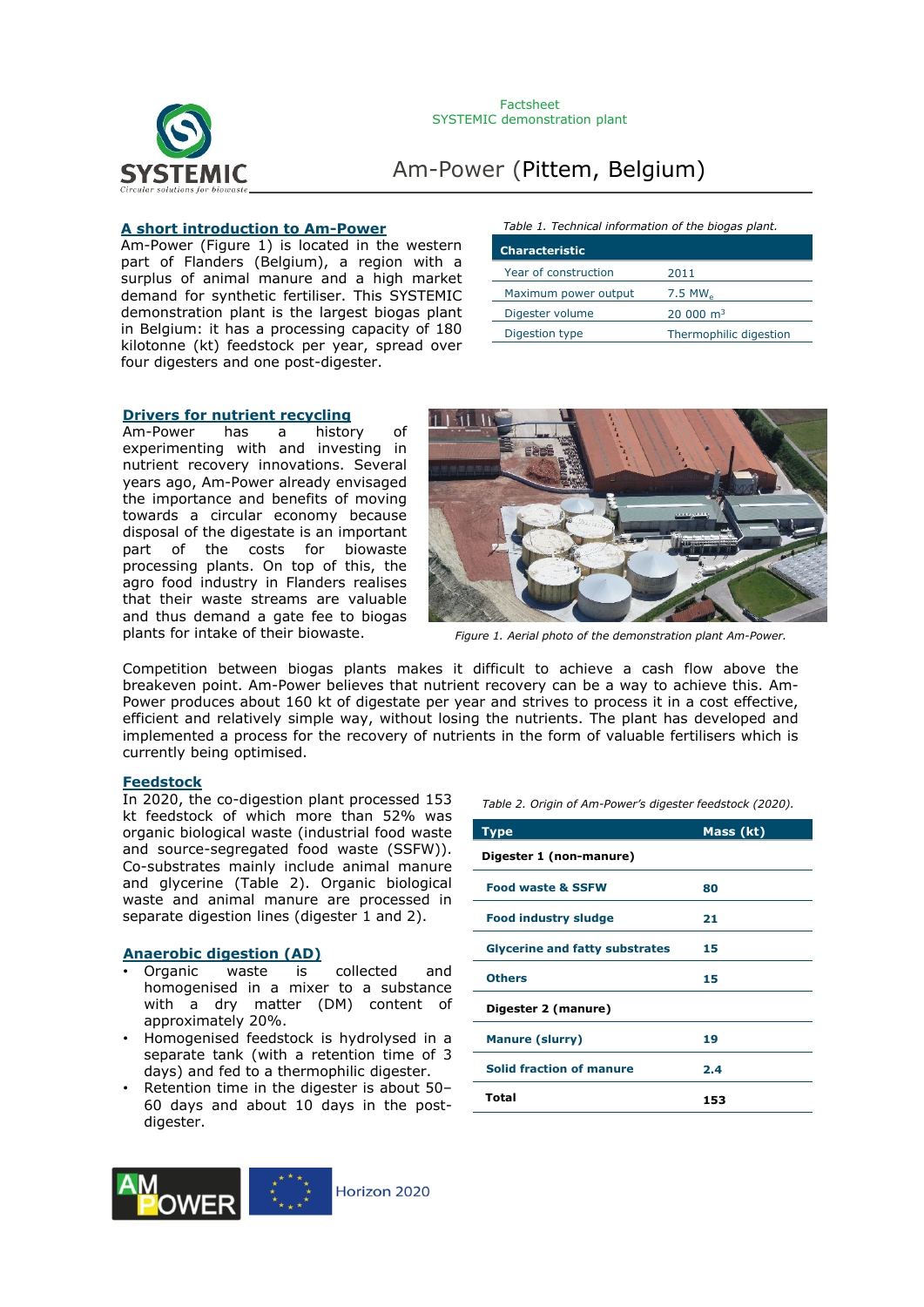

#### **Biogas production**

In 2020, around  $15$  million m<sup>3</sup> biogas was produced, digesters and post-digester included (Table 3). The biogas is converted by a Combined Heat and Power (CHP) installation into thermal and electrical energy. The calculated amounts of heat and electricity produced in 2020 are respectively 32,166 MWh<sub>th</sub> and 29,727 MWh<sub>e</sub>.

*Table 3. Biogas production and average biogas composition before purification for the year 2020).*

| <b>Parameter</b>                              | Amount |
|-----------------------------------------------|--------|
| $CH_4 (% v/v)$                                | 57     |
| $CO2(\% v/v)$                                 | 44     |
| Total biogas production (Nm <sup>3</sup> )    | 15 Mio |
| Biogas per tonne of feedstock $(Nm^3 t^{-1})$ | 95     |

#### **Nutrient Recovery & Reuse (NRR) process**

#### **The previous process worked as follows:**

- Digestate was diluted with liquid fraction (LF) of digestate and sent to two decanter centrifuges for solid-liquid separation. Coagulation and flocculation were favoured by the addition of respectively iron sulphate and polymer flocculant. Dilution with recirculated LF of digestate was necessary to achieve a better efficiency of the reverse osmosis (RO) step. Each of the two decanter centrifuges require about 146 kW of electric power.
- The phosphorus (P) rich solid fraction (SF) of digestate, with a DM content of 24%, was dried in a fluidised bed dryer (requiring 268 kW<sub>e</sub> and 3000 kW<sub>th</sub>) with waste heat from the CHP installation. To do so, exhaust gas from the CHP installation (160 °C) is mixed with ambient air to a temperature of 80 °C. The dried SF of digestate (with a total P and DM content of respectively 2% and 90%) were exported to France where there is demand for P.
- The LF of digestate, rich in nitrogen  $(N)$  and potassium  $(K)$ , was first processed in a dissolved air flotation (DAF) unit. Iron chloride and polymer flocculant were added to reduce the DM content of the LF to  $1.2-1.6\%$ . The subsequent RO unit required the addition of sulphuric acid to the influent to ensure a good membrane separation. The resulting RO concentrate, rich in N and K (respectively 0.5% and 0.4%), was used as a fertiliser on local agricultural land. RO permeate water was reused on-site.

#### **The adjusted process includes a continuous vacuum evaporator prior to the RO unit, thereby increasing the recovery of nutrients from digestate (Figure 2).**

- The decanter centrifuge, with addition of polymer flocculant to improve separation, separates the digestate in an SF and an LF of digestate.
- As in the previous process, the SF of digestate (25–30% DM) is dried up to 80–90% DM.
- The LF of digestate (3.5–4.5% DM) flows into an acidification tank where addition of sulphuric acid lowers the pH to 6.5–7 to prevent ammonia losses in the subsequent evaporation step. Compared to the previous NRR system, the amount of polymer flocculant needed decreased from 63 to 38 tonnes per year.
- The vapour produced by the vacuum evaporator, containing  $< 0.1\%$  mineral N, is condensed to form condensed water. Currently, the condensed water is reused to a.o. dilute the digester feedstock, make the polymer flocculant solution or clean the evaporator plates. In the future, the RO unit (57 kWe) will process it into dischargeable purified water.
- The evaporator concentrate, which has a DM content  $>10\%$ , will be blended with the dried SF of digestate into an organic NPK fertiliser and applied on agricultural land. Each of the two evaporator units require about 381 kW<sub>e</sub> and 1500 kW<sub>th</sub>, which is a lot more than the DAF unit did require.



*Figure 2. Simplified process flow diagram of Am-Power's current nutrient recovery and reuse system.*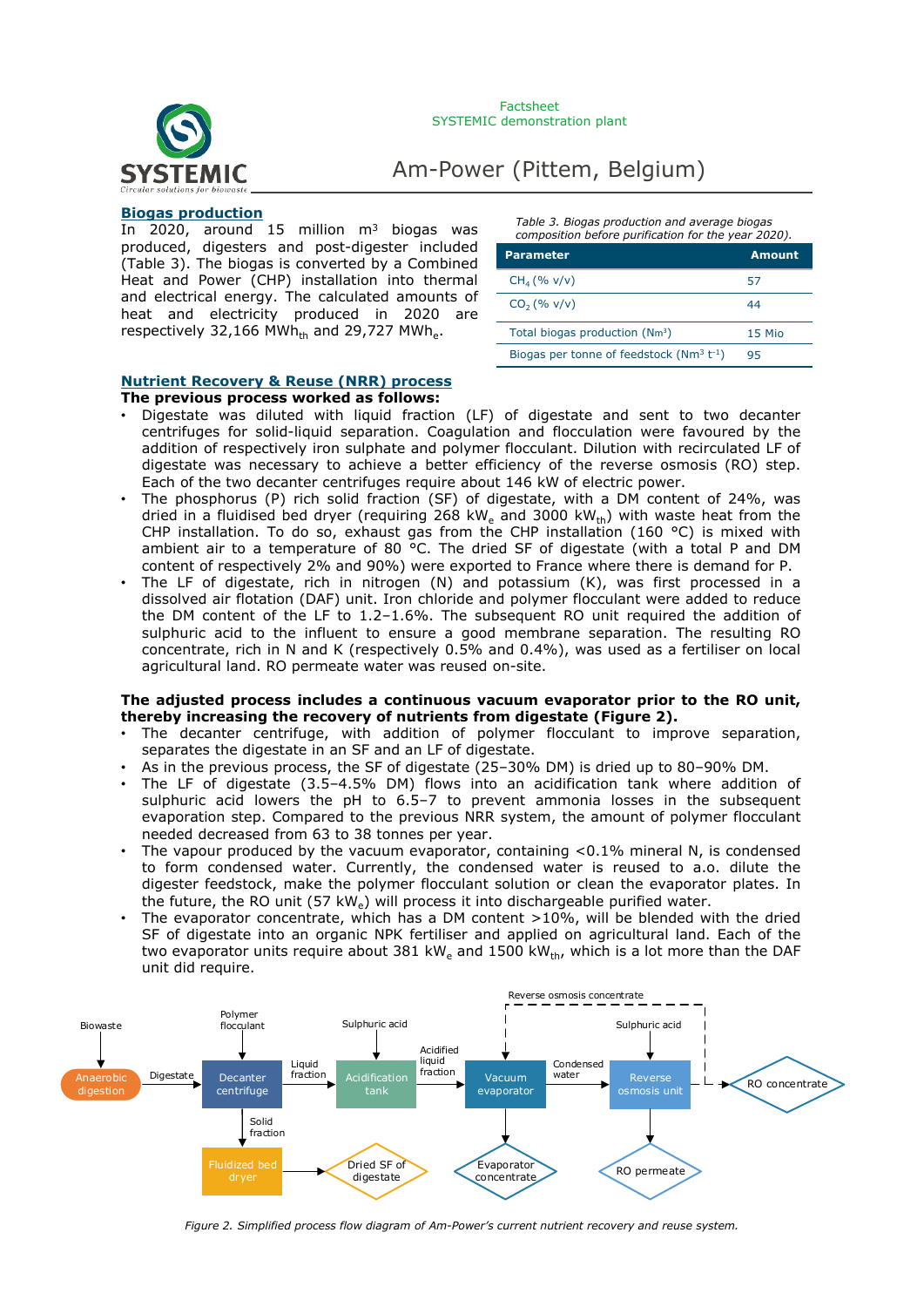

#### **Status of construction**

The vacuum evaporator consists of two identical units, each with an evaporation capacity of 150  $\text{m}^3$  d<sup>-1</sup>. Both units have been installed and are operational (Figure 3). Since the total N content of the permeate water (108 mg L-1) did not comply with Flemish discharge limits  $(15 \text{ mg } L^{-1})$ , Am-Power has installed an acidification step prior to the evaporator to reduce lower the amount of ammonia that evaporates. This results in a higher total N content of the evaporator concentrate. The investment costs for the evaporator and adaptation costs of the process amounted to  $\epsilon$  2 million in total.



*Figure 3. Photo of the vacuum evaporator.*

The new RO unit however suffers from continuous membrane fouling, Am-Power is currently adjusting several process steps to overcome this issue.

#### **Products and market**

- The digestate previously processed with the DAF unit and RO unit resulted in a dried P-rich SF of digestate and an RO concentrate. The RO concentrate was applied on agricultural land in the region, whereas the dried SF of digestate was exported to France.
- With the current process, Am-Power will blend part of the evaporator concentrate and the dried SF of digestate (ratio 1:1) into an NPK fertiliser to be exported to regions with demand for this fertiliser, such as France. Product characteristics are given in Table 4.

|                               | <b>Digestate</b> | <b>Liquid fraction</b><br>of digestate | <b>Evaporator</b><br>concentrate | <b>Dried solid</b><br>fraction of<br>digestate |
|-------------------------------|------------------|----------------------------------------|----------------------------------|------------------------------------------------|
| pH                            | 8.1              | 8.3                                    | 6.2                              | 8.1                                            |
| Dry matter (g $kg^{-1}$ )     | 81               | 26                                     | 115                              | 823                                            |
| Organic matter (g kg-1)       | 50               | 14                                     | 63                               | 529                                            |
| Total N $(q kq^{-1})$         | 4.9              | 4.0                                    | 7.1                              | 23                                             |
| $NH4-N$ (q kg <sup>-1</sup> ) | 2.3              | 2.4                                    | 3.0                              | 1.3                                            |
| Total P $(q kq^{-1})$         | 1.4              | 0.21                                   | 2.2                              | 19                                             |
| Total K $(q kq^{-1})$         | 3.3              | 3.1                                    | 5.6                              | 14                                             |

*Table 4. Composition of the ingoing digestate and produced end products at AM-Power (October 2020 – April 2021).*

#### **Economic benefits**

The economic advantages of the produced end products are:

- Monitoring of Am-Power suggests that up to 75% of the water in the LF of digestate is removed in the vacuum evaporator and will, after future polishing by an RO unit, become available as dischargeable purified water. An additional 45  $m<sup>3</sup>$  of water per day is removed by drying the SF of digestate. These amounts of water do not have to be transported.
- Replacement of the DAF unit by the vacuum evaporator cuts costs for chemical additives.

#### **Sustainability goals**

Am-Power is committed to reaching the following targets:

- Reducing  $CO<sub>2</sub>$  emissions related to digestate transport.
- Reducing the addition of polymer flocculant and eliminate the addition of iron salts.
- Increasing the production of permeate water.

*This project has received funding from the European Union's H2020 research and innovation programme under the grant agreement No: 730400. SYSTEMIC started 1 June 2017 and ran for 4 years.*

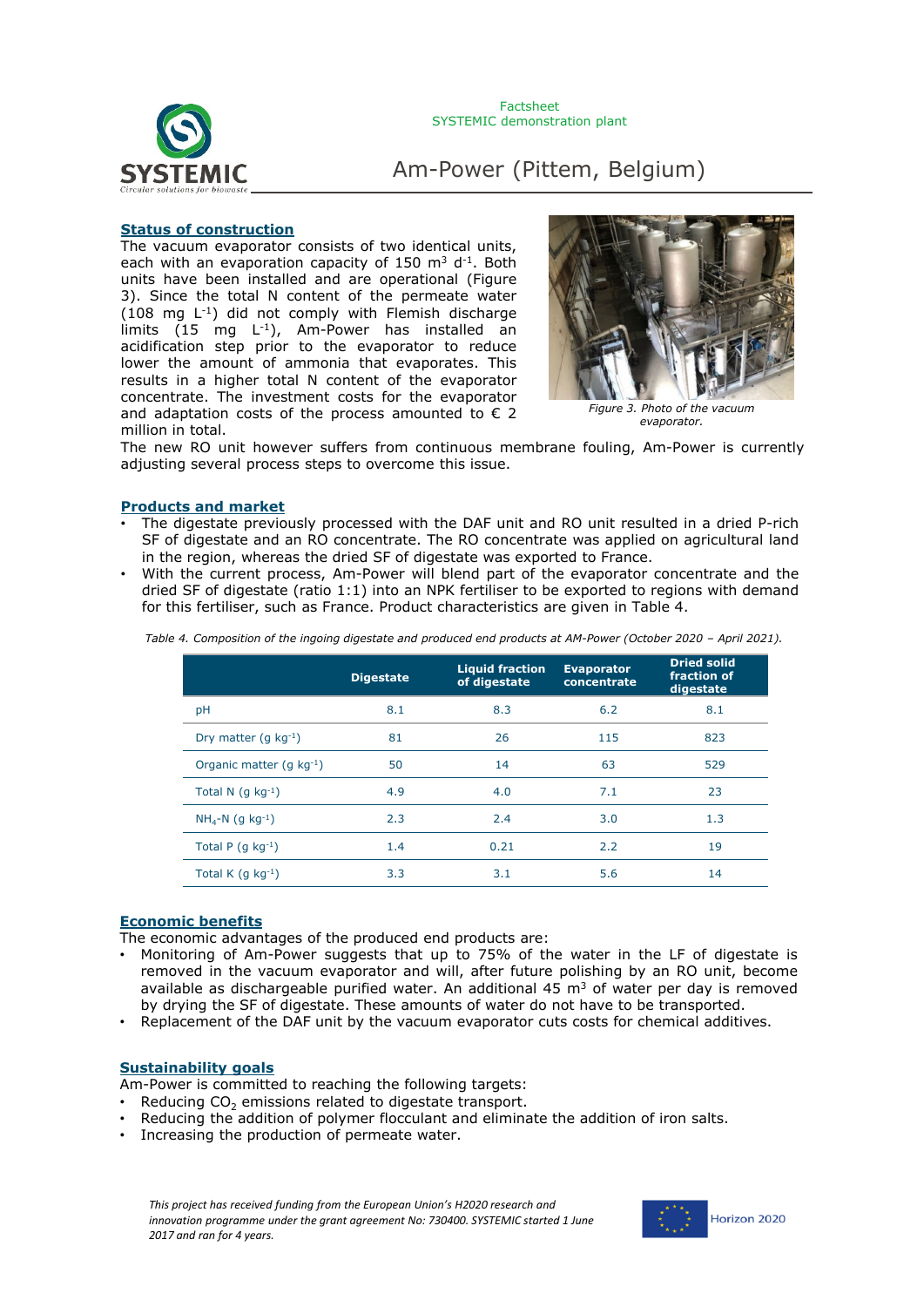

#### **Monitoring data: total mass and nutrient mass flows**

Total mass (Figure 4) and nutrient mass (Figure 5) flows were calculated for the NRR system of Am-Power for the period October 2020 – April 2021. This was done to evaluate the overall performance of the plant and the separation efficiencies of the individual process units.



*Figure 4. Total mass flows of the nutrient recovery and reuse system at Am-Power in tonnes (t) per day.* 

*This project has received funding from the European Union's H2020 research and innovation programme under the grant agreement No: 730400. SYSTEMIC started 1 June 2017 and ran for 4 years.*

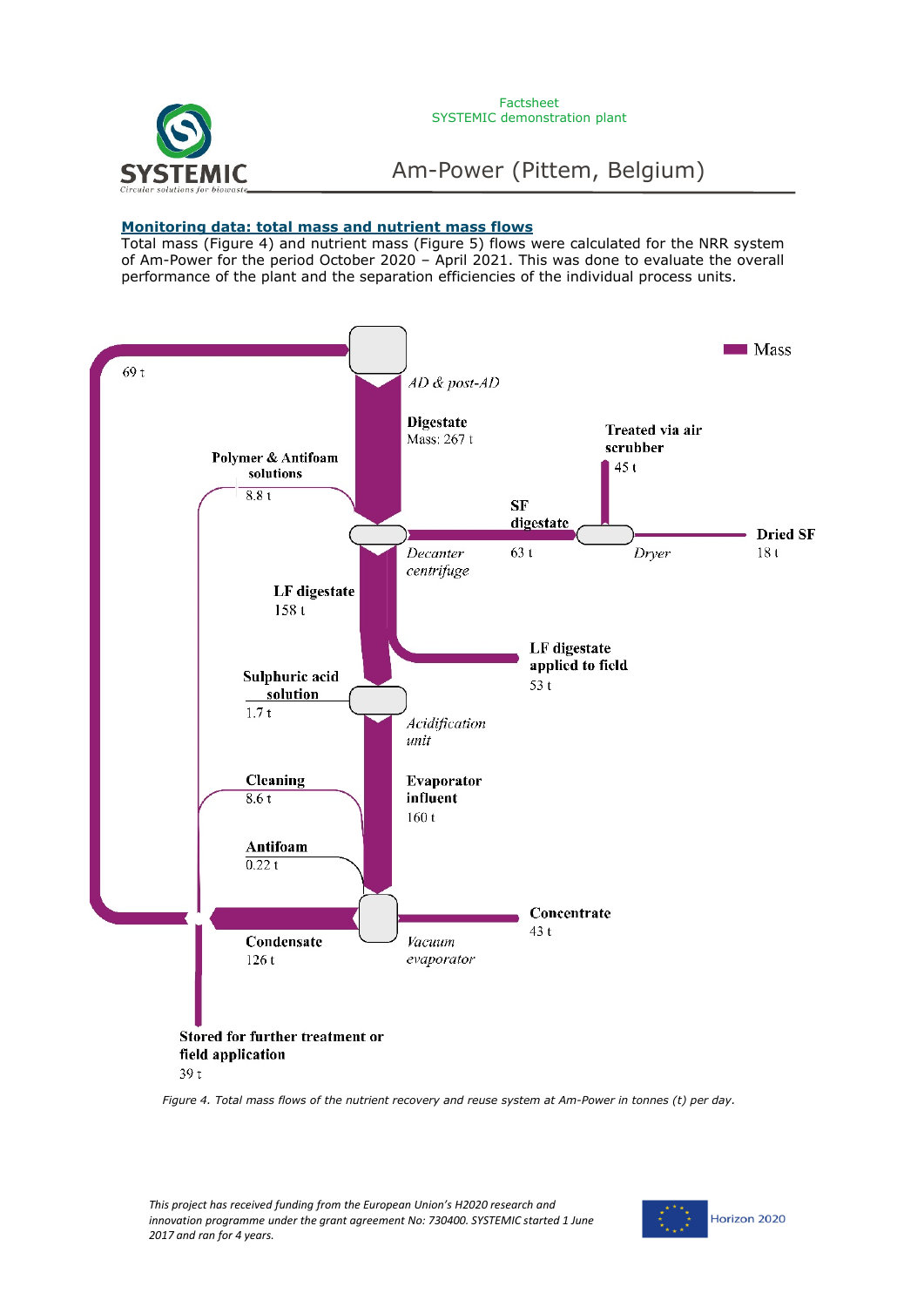

Factsheet SYSTEMIC demonstration plant

Am-Power (Pittem, Belgium)



*Figure 5. Total nitrogen (TN), total phosphorus (TP) and total potassium (TK) mass flows of the nutrient recovery and reuse system at Am-Power in kilogram (kg) per day.*